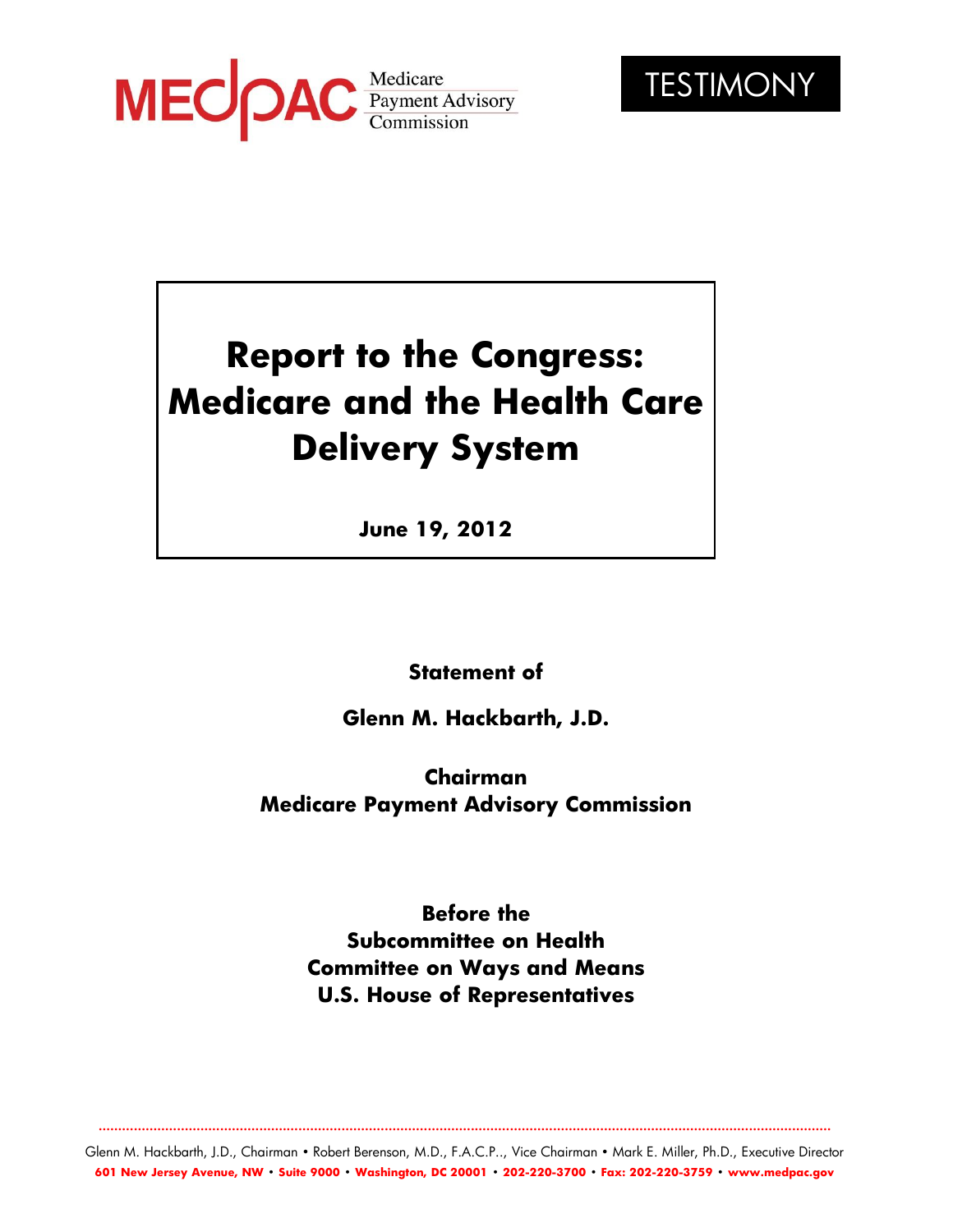Chairman Herger, Ranking Member Stark, distinguished Subcommittee members. I am Glenn Hackbarth, chairman of the Medicare Payment Advisory Commission (MedPAC). I appreciate the opportunity to be here with you this morning to discuss MedPAC's June Report to the Congress and our recent recommendations on Medicare payment policy.

The Medicare Payment Advisory Commission is a Congressional agency that provides independent, nonpartisan policy and technical advice to the Congress on issues affecting the Medicare program. The Commission's goal is to achieve a Medicare program that ensures beneficiary access to high-quality care; pays health care providers and health plans fairly, rewarding efficiency and quality; and spends tax dollars responsibly. As part of its mandate from the Congress, each June the Commission reports on issues affecting the Medicare program, including changes in health care delivery in the U.S. and the market for health care services. In this year's report, we examine several issues central to beneficiaries' experience of the Medicare program. While much of the Commission's work focuses on providers and their payment incentives, how beneficiaries view the Medicare program and how they make decisions about their health care are vital to the program's success. Aligning incentives for beneficiaries and providers and the design of the program has the potential to improve health, to improve the experience of health care provided through Medicare, and to control costs for the beneficiary and the taxpayer alike. In our June report we review:

- The design of the fee-for-service (FFS) Medicare benefit package, which has remained essentially unchanged for Part A and Part B since the creation of the program in 1965. We recommend creating an out-of-pocket maximum cost-sharing amount to protect beneficiaries against high medical expenses; replacing coinsurance with fixed-dollar copayments; giving the Secretary authority to adjust cost sharing according to the value of the service; and including a charge on supplemental insurance to account, in part, for the additional cost supplemental coverage imposes on Medicare.
- Care for beneficiaries in rural areas of the United States, including access to care for rural beneficiaries, the quality of the care they receive, special rural payments, and the adequacy of payments for rural providers. We also develop and bring forward several principles to help formulate and guide rural policies in the future.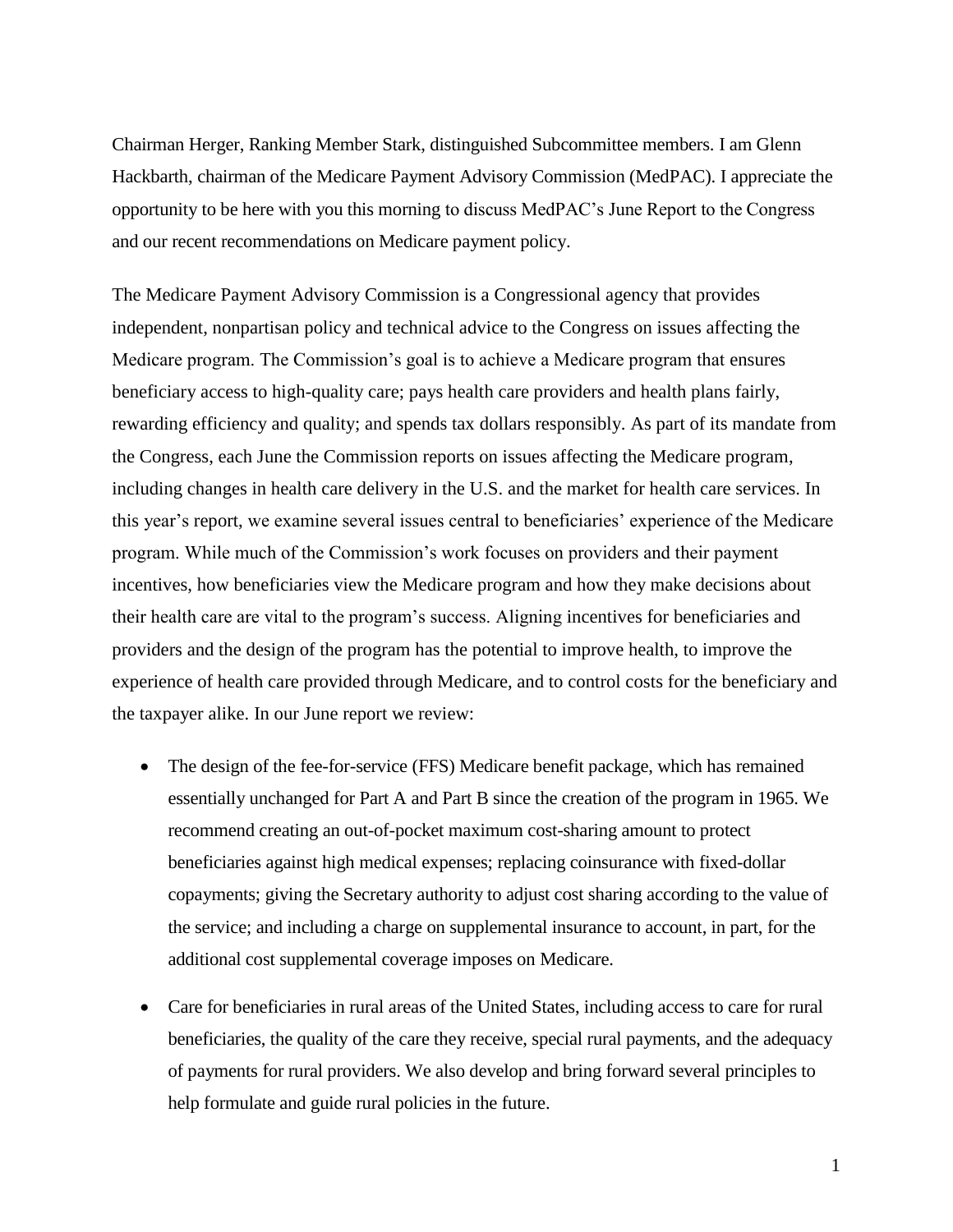- Improving care coordination for beneficiaries dually eligible for Medicare and Medicaid, a population that may benefit the most from improved care coordination, including recommendations to make the Program of All-Inclusive Care for the Elderly (PACE) program more effective and available. We also discuss issues involving forthcoming demonstrations to integrate Medicare and Medicaid's care for the dual-eligible population, including subgroups of dual-eligibles with special needs.
- Risk adjustment for Medicare payments to Medicare Advantage (MA) plans. Accurate risk adjustment is essential to pay plans correctly. Although not a central issue for beneficiaries themselves, risk adjustment can create incentives for MA plans to select beneficiaries with certain characteristics because a plan's financial performance will be determined by the mix of beneficiaries it enrolls.
- An assessment of care coordination for beneficiaries in FFS Medicare with an emphasis on the results of past Medicare care coordination demonstration projects and a review of new models.
- Medicare's payment for home infusion. We examine issues related to Medicare payment for infusion of drugs in the beneficiary's home and the circumstances under which enhanced coverage could better meet the beneficiary's needs and save money for the program.

In an appendix, as required by law, we review CMS's preliminary estimate of the update to payments under the physician fee schedule for 2013.

# **Reforming Medicare's benefit design**

Medicare's FFS benefit package under Part A and Part B has remained substantially unchanged since 1965. During that time, insurance products in the private sector have undergone numerous changes, medical technology has evolved radically, and Medicare payment systems have changed as well. Because Medicare FFS prices and the amount of services beneficiaries receive have grown dramatically, some beneficiaries may now incur very large cost-sharing liability (i.e., medical bills remaining after Medicare has paid its share). The fact that no upper limit exists on the amount of Medicare cost-sharing expenses a beneficiary can incur under the current benefit design is thus a great concern. Although the chance of a beneficiary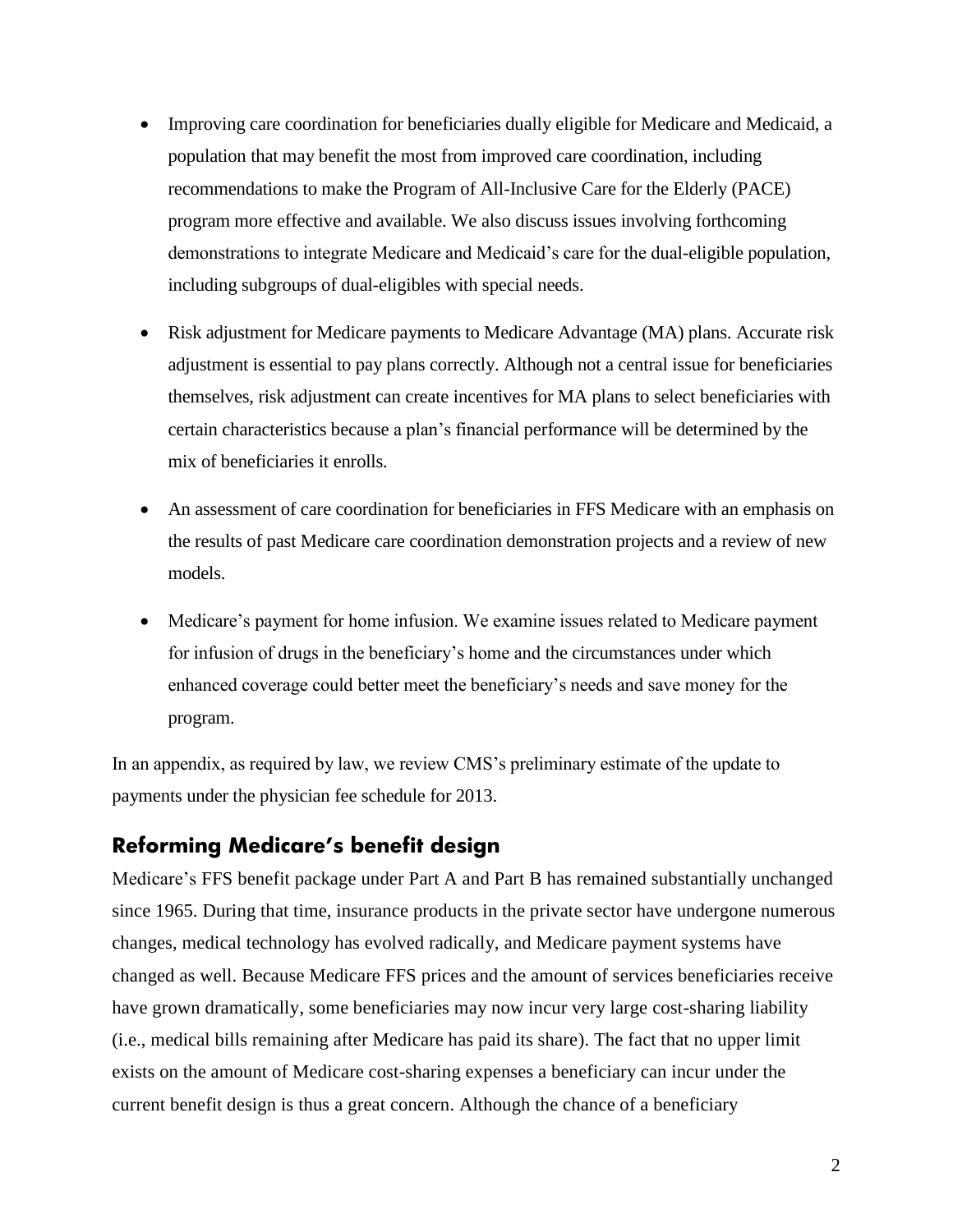experiencing catastrophic liability in any one year may be relatively low, as shown in Table 1, the probability of a beneficiary experiencing very high liability increases over multiple years. For example, while only 6 percent of beneficiaries would see \$5,000 or more in annual cost sharing liability in any one year, 13 percent could expect to see that much liability in any one of four years.

**Table 1. More beneficiaries would be better off with an out-of-pocket maximum over time**

| Fee-for-service beneficiaries who had:         | 2009 | 2006–2009 |
|------------------------------------------------|------|-----------|
| 1 or more hospitalizations                     | 19%  | 46%       |
| 2 or more hospitalizations                     |      | 19        |
| \$5,000 or more annual cost sharing liability  |      | 13        |
| \$10,000 or more annual cost sharing liability |      |           |

Source: MedPAC analysis based on data from CMS.

In part due to the limitations of the FFS benefit design, about 90 percent of FFS beneficiaries receive supplemental coverage through medigap, employer-sponsored retiree plans or Medicaid. This additional coverage protects beneficiaries from unlimited out-of-pocket (OOP) spending, but it also reduces their incentives to weigh decisions about the use of care because many supplemental plans cover all or nearly all of Medicare's cost-sharing requirements. Moreover, most of the costs of the resulting increased utilization are borne by the Medicare program. As a matter of equity among beneficiaries and fiscal sustainability, Medicare should recover at least some of those additional costs.

The Commission recommends reforming the traditional benefit package so that it would:

• Protect beneficiaries better against high and unpredictable OOP spending by including an OOP cap and substituting fixed copayments for coinsurance that varies with the price of a service. The OOP cap would also increase equity among beneficiaries by giving all beneficiaries protection against catastrophic expenses. Now only those who can afford to purchase supplemental insurance (or receive it through an employer or Medicaid) have this essential protection.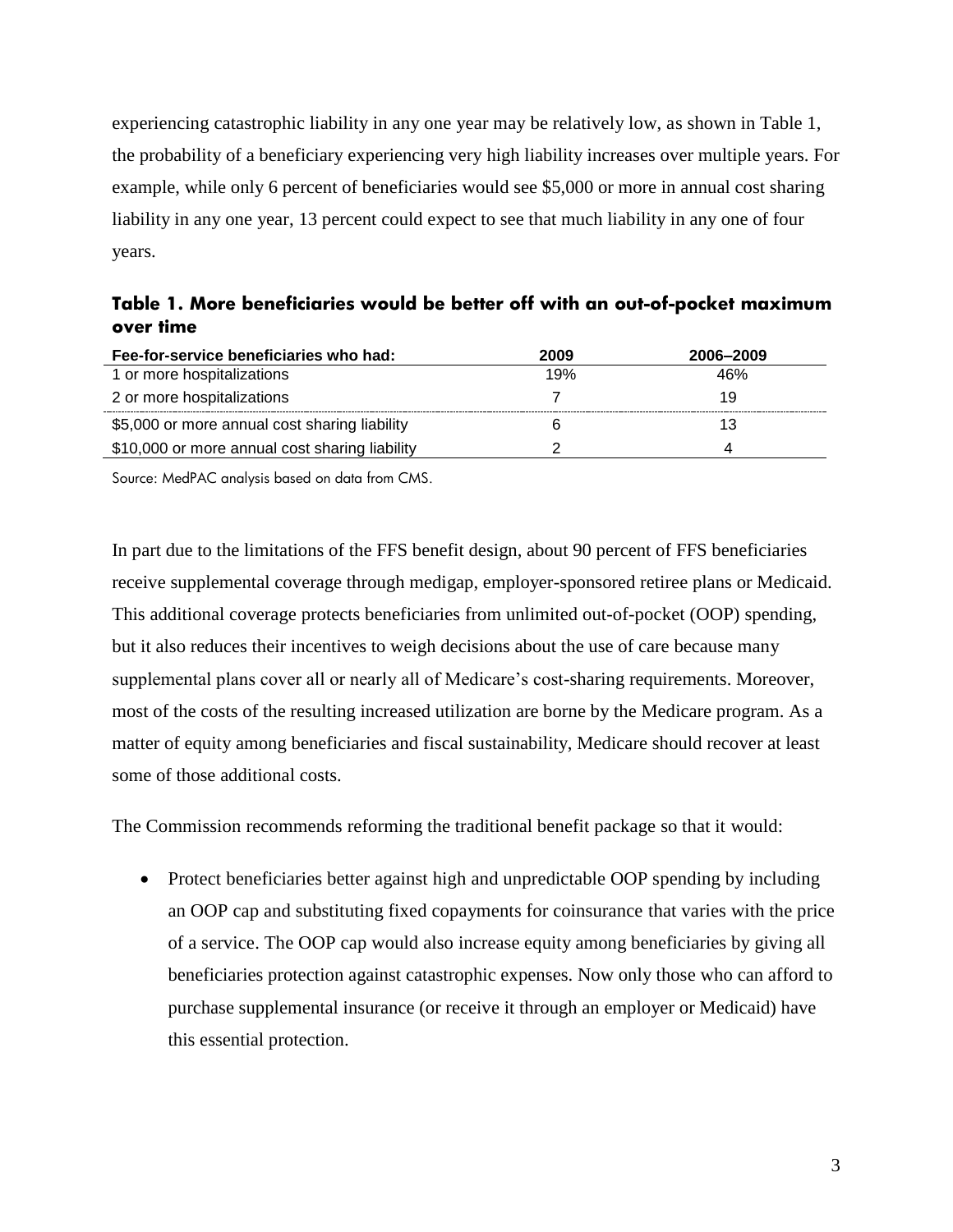- Not increase average beneficiary cost-sharing liability, nor reduce the actuarial value of the Medicare benefit package to achieve these beneficiary protections.
- Give the Secretary flexibility to change cost-sharing rules, which would provide a way to recognize that services can be of different and changing value to the program and its beneficiaries. Current law makes it difficult to change Medicare's benefit design as our health care system evolves. Congress would retain ultimate control over the benefit package and its design.

To pay for the increased protection in this design while keeping average beneficiary liability unchanged, we included an additional charge on supplemental insurance (we have excluded MA plans—because the MA plan, not Medicare, is at risk for benefit designs that increase costs relative to their capitation payments—and Medicaid; thus the charge is only on medigap or employer-sponsored retiree plans). That charge funds the OOP cap and is designed to recover some of the cost of the increased utilization resulting from supplemental insurance that is now borne by the program. Beneficiaries who now have supplemental insurance would have the option of retaining it and paying the additional charge, choosing a less expensive plan, or dropping supplemental insurance entirely. The latter options would be more attractive than they were previously because of the increased protection in the reformed Medicare benefit. They would also have the additional salutary effect of creating stronger incentives for beneficiaries to make better decisions about their use of discretionary care. Beneficiaries would also continue to have the option of joining an MA plan.

Some have proposed prohibiting first dollar coverage in supplemental policies, which would require beneficiaries to pay a copayment or coinsurance for every service they receive. However, the Commission believes that such an unwieldy regulatory approach may unduly limit beneficiary choice; we believe that risk-averse beneficiaries should be allowed to purchase supplemental insurance, but at a price that better reflects the increased costs to Medicare induced by such insurance.

In the report, for illustration, we demonstrate how a benefit design meeting those goals could result in a cap on beneficiaries' OOP liability while leaving the average cost-sharing liability of beneficiaries unchanged. The illustrative design incorporates a \$5,000 per year OOP maximum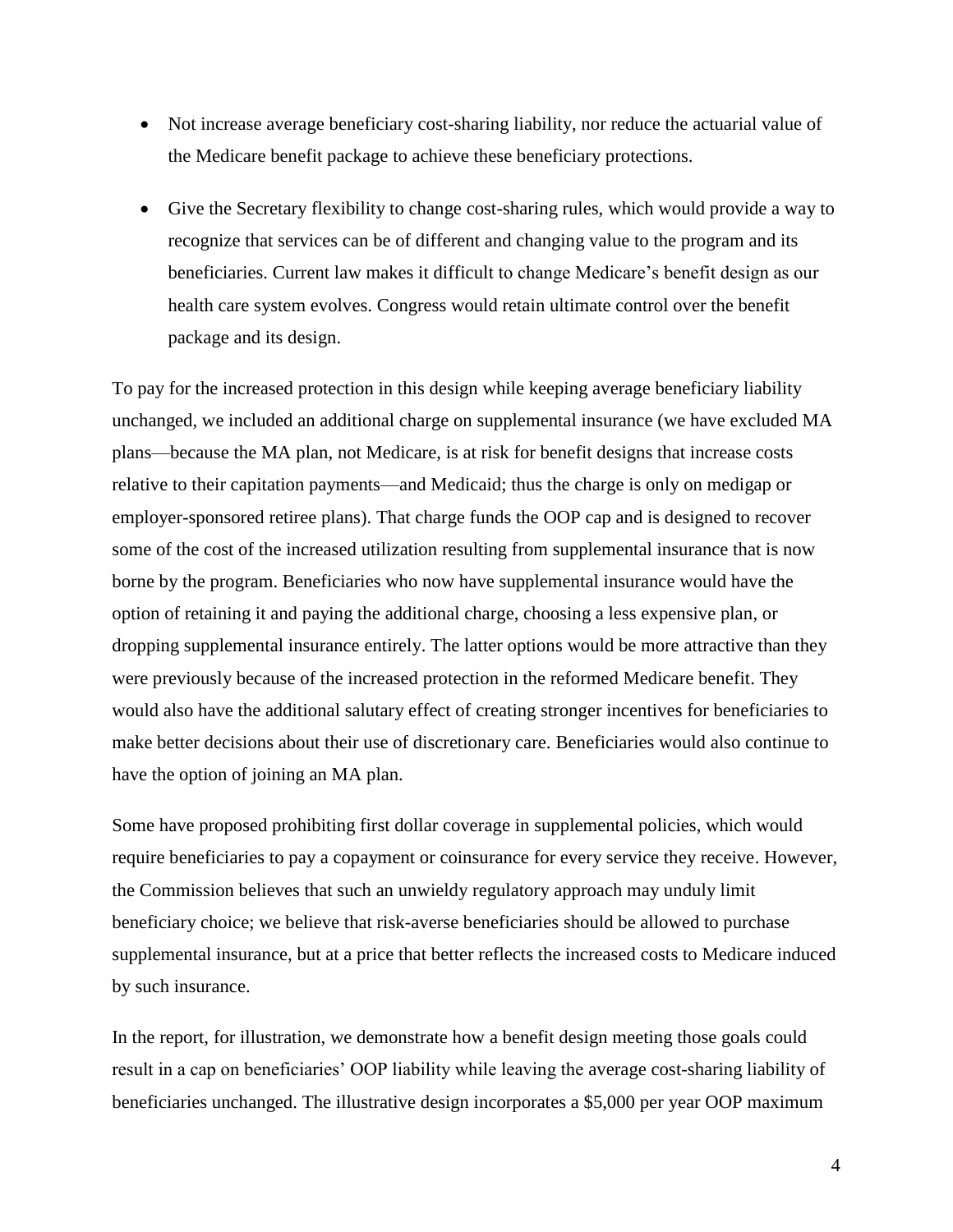and a schedule of copayments including \$20 for a primary care visit and \$40 for a specialist visit. It includes an additional charge of 20 percent on supplemental insurance, which yields modest net savings to Medicare under the reformed benefit package. The specific amount of savings depends on how many beneficiaries choose to scale back or no longer purchase supplemental insurance.

The analysis that follows helps illustrate how beneficiaries under different circumstances might fare under a reformed benefit design. In Figure 1 we look at two scenarios. In the first scenario (the light colored bars) no beneficiaries decide to reduce supplemental coverage. Many would see an increase in combined OOP costs and supplemental premiums because of the 20 percent additional charge, with almost 70 percent seeing additional costs of \$250 or more. For just over 20 percent the change would be about neutral with savings or costs of \$250 or less. Few would see savings.





Source: MedPAC based on CMS data.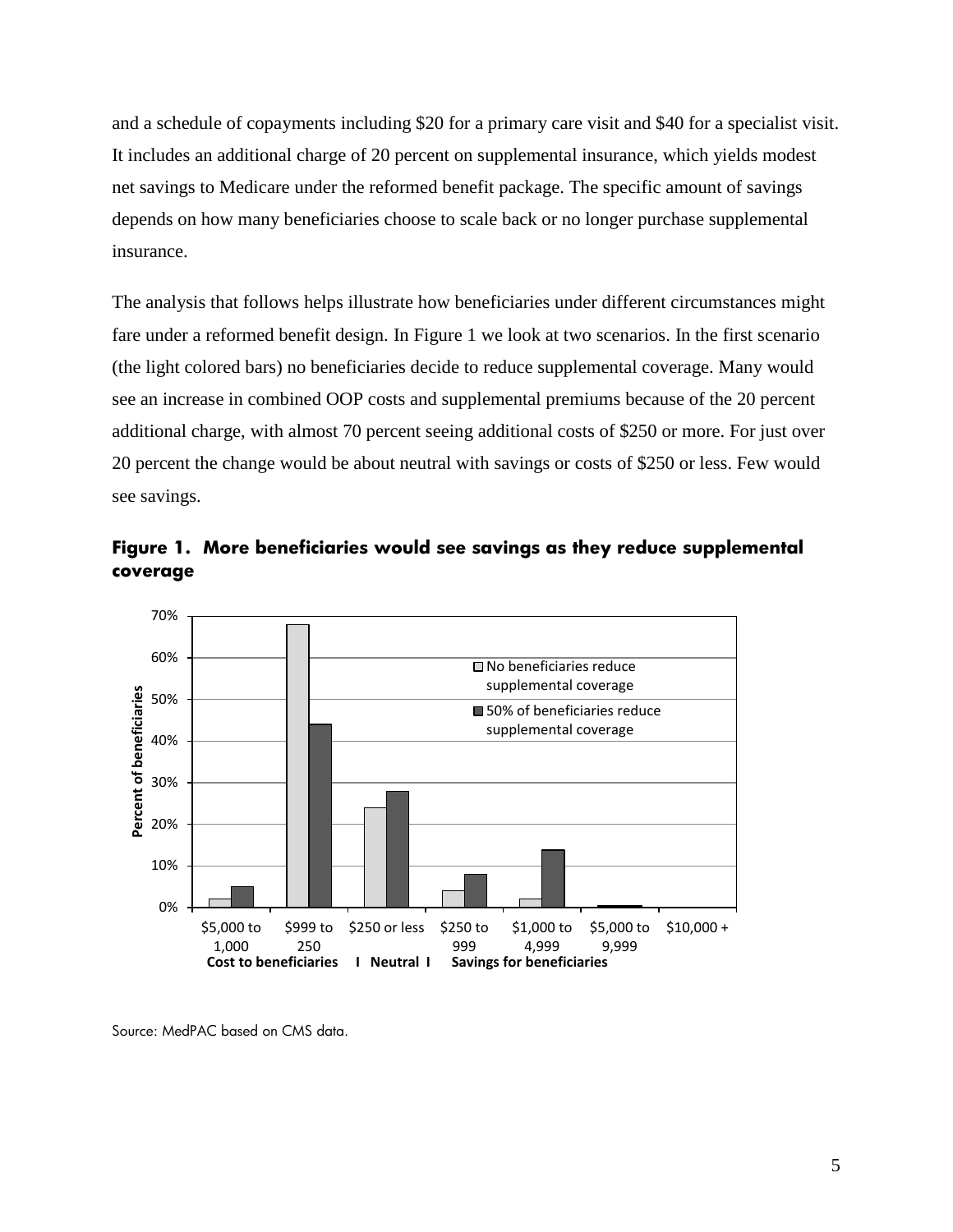In the second scenario (the dark bars), half of the beneficiaries are assumed to reduce supplemental coverage because of the greater protection against unpredictable OOP costs. Fewer beneficiaries than in the first scenario see higher costs (for example, the percentage with additional costs of \$250 to \$999 declines from about 70 percent to just over 40 percent) and more would see savings, with over 20 percent seeing savings of \$250 or more.

There would be more beneficiaries seeing significant savings because many would no longer be paying supplemental premiums (the percentage with savings between \$1,000 and \$4,999 increases from 2 percent to almost 14 percent) and some would see very large savings because of the OOP maximum. It is important to note that premiums for supplemental insurance exceed the expected value of supplemental benefits. Beneficiaries are willing to pay these premiums because they are risk averse and value the additional insurance protection. The illustrative benefit package would provide a sense of security by protecting against unpredictable OOP costs and some beneficiaries would reduce supplemental coverage. Those beneficiaries would very likely see savings as a result. Figure 1 is limited to one year of data. More beneficiaries would be likely to see savings over multiple years, because, as shown in Table 1, more beneficiaries are exposed to the risk of a catastrophic expense over a longer period of time.

Under this illustrative benefit design, some beneficiaries will see an increase in their OOP costs. This increase funds the catastrophic protections for beneficiaries with expenses exceeding \$5,000 and keeps the average beneficiary's financial liability unchanged.

We have simulated the effects of the particular design outlined in the report to illustrate how a reformed benefit design could work. Because of the many tradeoffs and considerations in any benefit design, we are not recommending a particular detailed design. Rather, the Commission recommends that the Congress should direct the Secretary to develop and implement a FFS benefit design that would replace the current design and would include:

- an OOP maximum;
- deductible(s) for Part A and Part B services;
- replacing coinsurance with copayments that may vary by type of service and provider;
- Secretarial authority to alter or eliminate cost sharing based on the evidence of the value of services, including cost sharing after the beneficiary has reached the OOP maximum;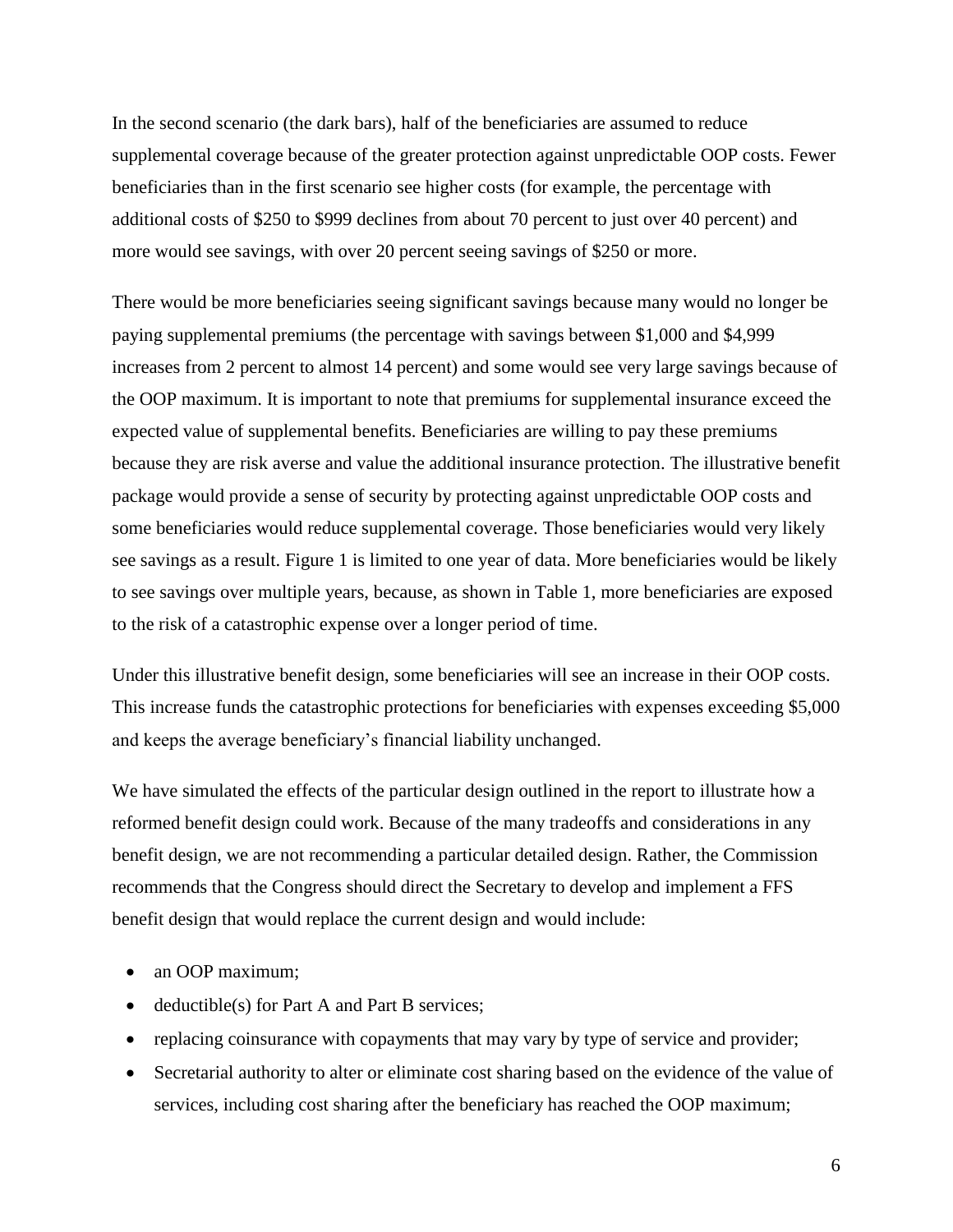- no change in beneficiaries' aggregate cost-sharing liability; and
- an additional charge on individually purchased and employer-provided supplemental insurance.

# **Serving rural Medicare beneficiaries**

The Patient Protection and Affordable Care Act of 2010 required that the Commission report to the Congress on:

- rural Medicare beneficiaries' access to care,
- quality of care delivered by rural providers,
- special rural Medicare payments, and
- the adequacy of Medicare payments to rural providers.

In addition to the findings presented on each of those four topics, we also present a set of principles that are designed to guide expectations and policies with respect to rural access, quality, and payments. By following this set of principles, Medicare policy can be refined to more efficiently provide access to high-quality care for rural beneficiaries.

### **Methods**

We realize that there is great diversity in rural America and tailored our data collection and analysis to address that. We used multiple sources for our data, including:

- Beneficiary focus groups, site visits to providers in rural areas, meetings with associations representing rural beneficiaries and providers, and input from our own Commissioners with extensive experience as rural providers and/or serving rural Medicare beneficiaries,
- Beneficiary survey data, including the Commission's national telephone survey,
- Examination and analysis of claims data to evaluate beneficiaries' service use and certain outcomes (such as mortality and readmissions), and
- Examination and analysis of cost report data to evaluate providers' costs and the profitability of serving Medicare beneficiaries.

In the analysis, where possible, we subdivide rural areas into categories based on proximity to urban areas and population:

• Metropolitan (urban)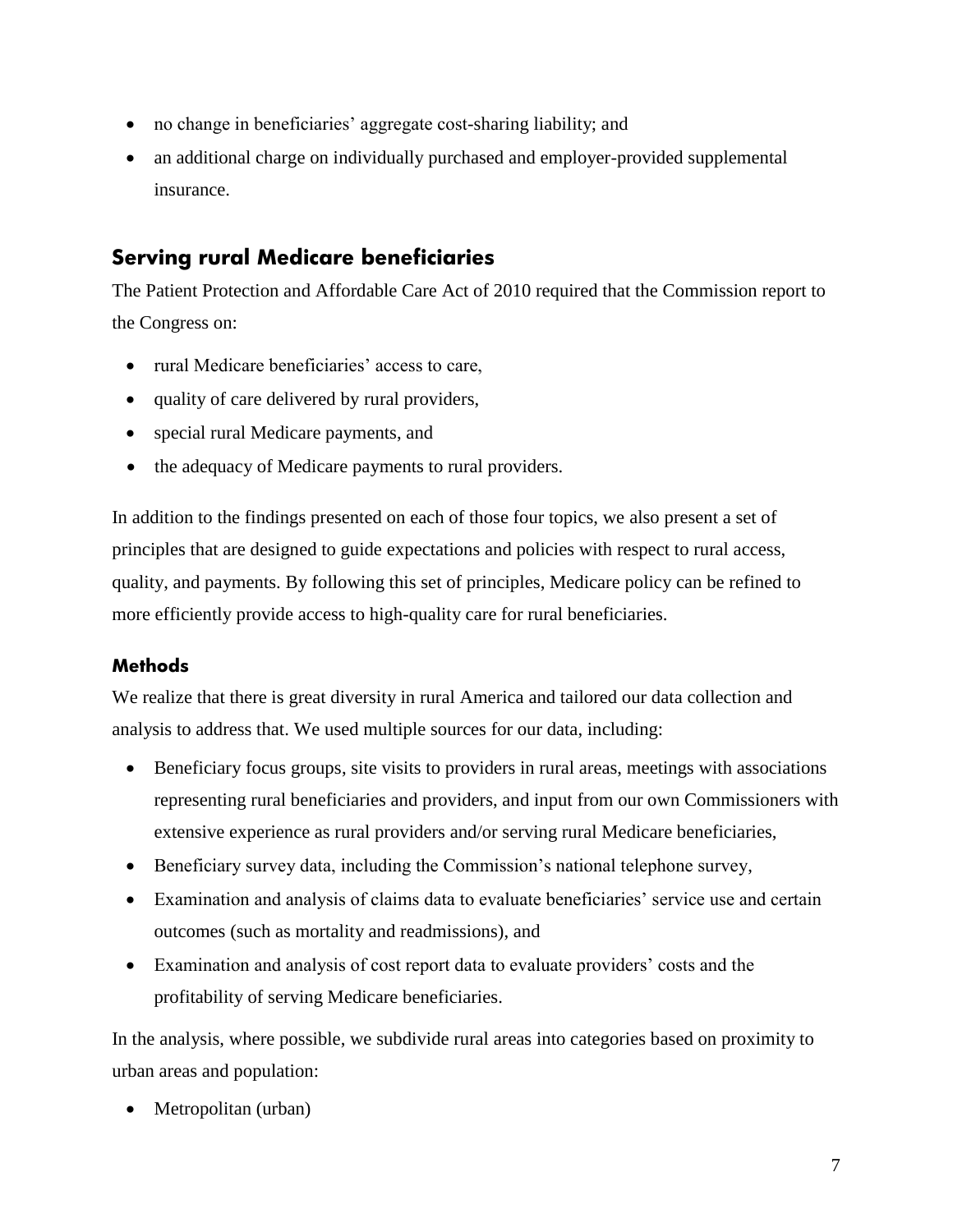- Rural micropolitan: counties with a city of 10,000 to 50,000 people
- Rural adjacent: counties without a town of 10,000 or more people that are adjacent to urban areas
- Rural nonadjacent: counties that are not adjacent to an urban area and do not have a town of 10,000 or more people
- Frontier: counties with a population density of six or fewer people per square mile. (The Commission makes this distinction where possible.)

These detailed analyses are available in our June report.

#### **Access**

When evaluating access, we focus on beneficiary-centered indicators rather than providercentered ones. These indicators include patient claims data, beneficiary surveys, and beneficiary focus groups.

Looking at utilization of health care services, we find that despite lower physician-to-population ratios and difficulties of recruiting physicians to practice in rural areas, beneficiaries in urban and rural areas used comparable amounts of health care in every service we examined and across the spectrum of rural areas (from those adjacent to urban areas to those in sparsely populated frontier counties). For example, beneficiaries in urban areas have about 10.1 office or outpatient visits per year, and beneficiaries in the five categories of rural areas have between 10.7 and 9.8. Similarly, they experience very similar rates of hospital admissions, averaging from 0.31 to 0.35 per year in the five rural areas and 0.33 in urban areas. This might seem counterintuitive given that there is a lower ratio of physicians to beneficiaries in rural areas than in urban areas. However, rural beneficiaries travel for care and obtain about 30 percent of their care in urban areas. As a result they have somewhat longer travel times. One study found that 41 percent of rural residents traveled more than 30 minutes for medical care, compared with 25 percent for urban residents.

Although we find very similar use of health care services across the urban and rural spectrum at the national level, there are significant differences in health care service use by Medicare beneficiaries across regions of the country. However, there is little difference between rural and urban beneficiaries' service use within those regions. In Figure 2, we see that at the national level service use in urban areas relative to the national average is 1.005 and in rural areas 0.984, a very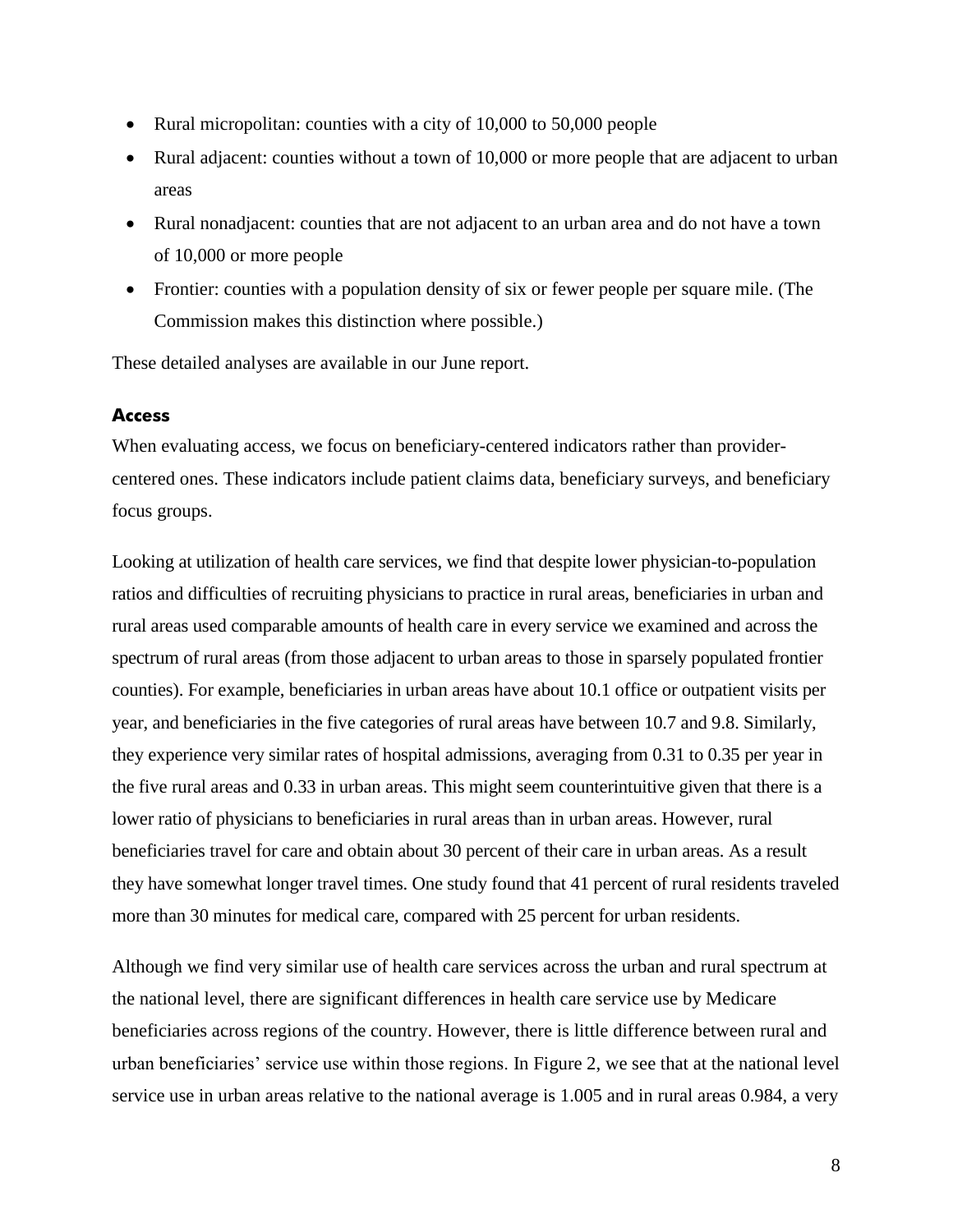small difference. However there are large differences between regions of the country, ranging from 0.76 to 1.30 relative to the national average in urban areas. Looking at regions where service use is high, such as Louisiana, service use is high for both urban beneficiaries (1.30) and for rural beneficiaries (1.29). Similarly, in low-use regions such as Hawaii, service use is low for urban beneficiaries (0.76) and also for rural beneficiaries (0.75).





Source: MedPAC analysis of beneficiary-level Medicare spending from the Beneficiary Annual Summary File and Medicare inpatient claims data.

Beneficiaries in rural and urban areas also report similar levels of satisfaction with access to care, even if some rural beneficiaries have to travel outside their area to obtain care. In Table 2, we display several measures of patient experience. The results are very similar across all of these measures in both urban and rural areas with slight differences. For example, slightly fewer urban beneficiaries (78 percent) report no problem getting a new primary care physician than rural beneficiaries (83 percent), while the reverse is true for specialists.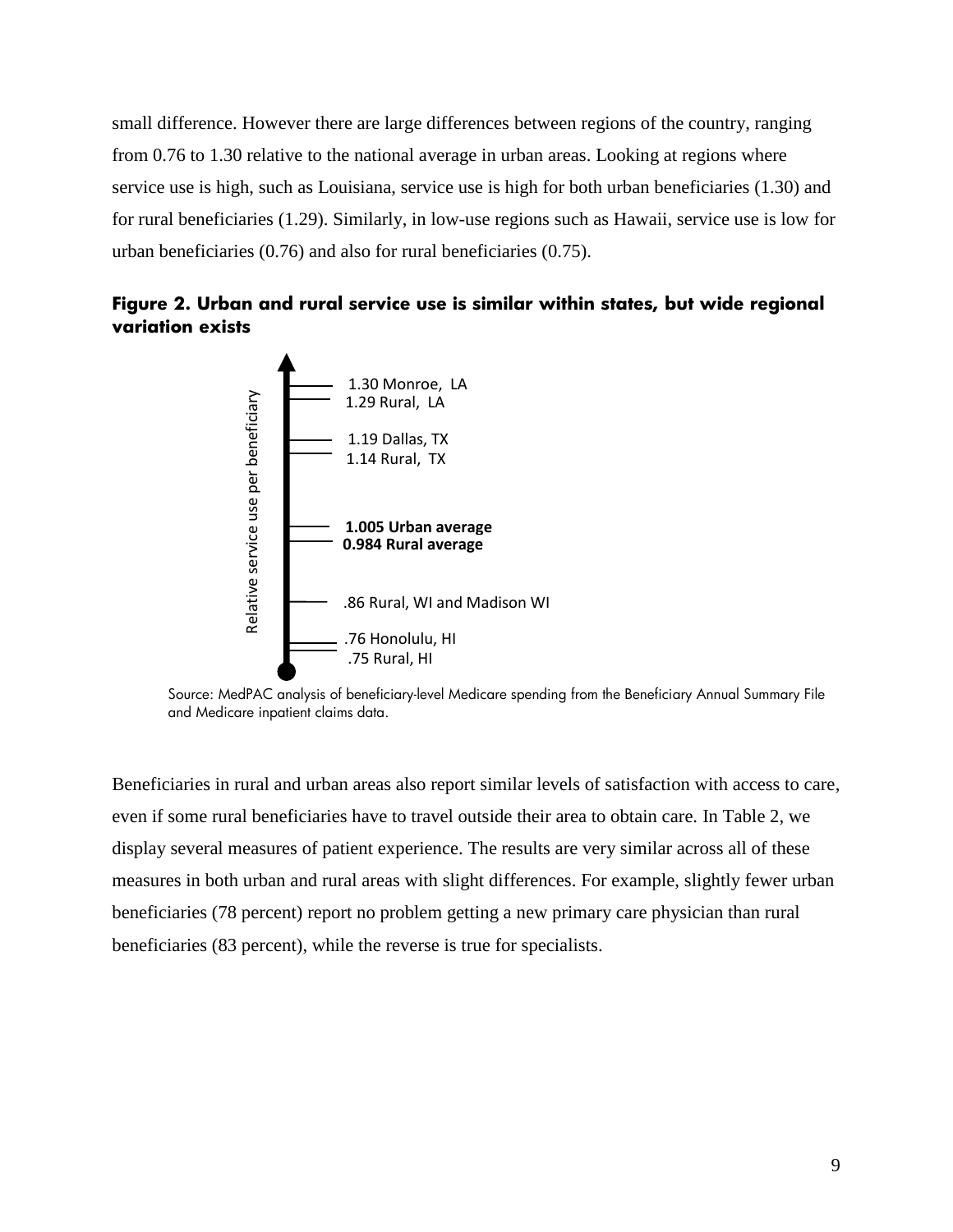| Selected patient experience questions                     | Urban | Rural |
|-----------------------------------------------------------|-------|-------|
| Never experience unwanted delay in getting an appointment |       |       |
| For routine care<br>$\bullet$                             | 76%   | 72%   |
| For illness or injury<br>$\bullet$                        | 83    | 83    |
| No problem getting a new physician                        |       |       |
| Primary care<br>$\bullet$                                 | 78    | 83    |
| Specialist<br>$\bullet$                                   | 88    | 85    |
| Rate their hospital highly                                | 67    | 67    |
| Rate their hospital poorly                                | 9     | 8     |
| Definitely would recommend hospital                       | 70    | 67    |
| Definitely would not recommend hospital                   | 6     | 5     |

#### **Table 2. Urban and rural satisfaction with access is similar**

Source: MedPAC telephone survey conducted from May to September 2010 on physician access and MedPAC analysis of Hospital Consumer Assessment of Healthcare Providers and Systems data, accessed July 2011.

We find the volume of care is comparable with and without adjustments for health status. Notwithstanding, some are concerned that rural populations have a significantly greater illness burden than urban populations that is not detected by Medicare claims data. However, we see no clear evidence that rural Medicare beneficiaries are older, are sicker, or consistently live in communities with greater levels of poverty. For example, rural beneficiaries' self-reported indicators of health are not consistently lower or higher than those in urban counties, as indicated by limitations in activities of daily living (ADLs), self-reported health, and several clinical conditions. Although some rural areas tend to have poor and sick populations (looking across Medicare beneficiaries and others), differences in health status and wealth appear to differ far more among regions of the country than across the rural/urban continuum.

Considering these findings, the Commission has determined this *principle for access: All beneficiaries, whether rural or urban, should have equitable access to health care services. However, equitable access does not necessarily mean equal travel times for all services or that all services are available locally.* 

Beneficiaries in small rural communities often have to travel farther to see specialists because there are too few local residents to support some specialties, but that does not mean they do not have access to those services. We evaluate whether beneficiaries have equitable access by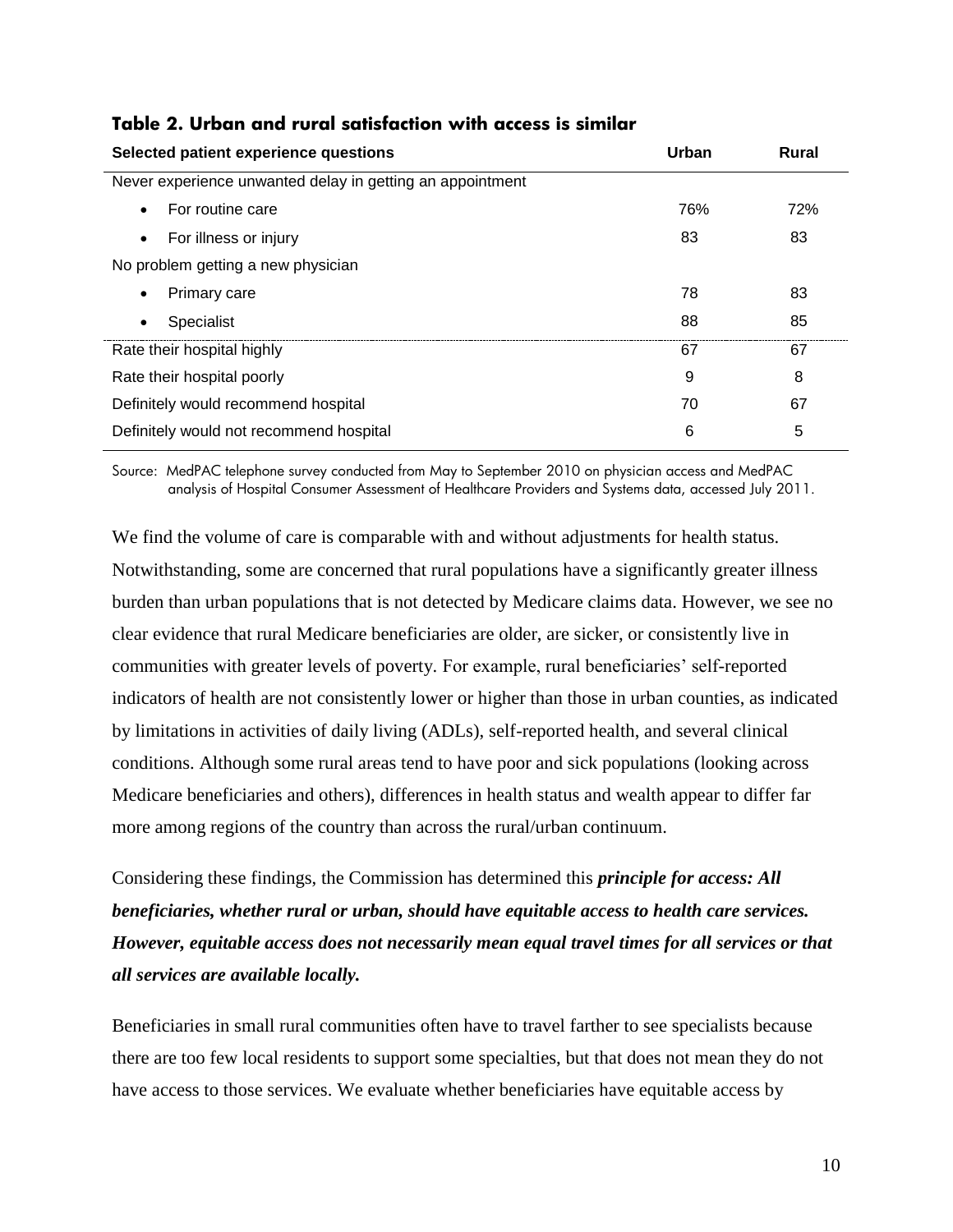examining the volume of services received, as well as beneficiaries' reported satisfaction with access to all services.

#### **Quality**

With respect to quality of care, we do not find major differences in quality between urban and rural providers in most sectors. Patient satisfaction is similar, and quality measures for skilled nursing facilities, home health agencies, and outpatient dialysis facilities do not show major differences between urban and rural providers or across the rural spectrum. For example, the average rate of potentially avoidable hospitalizations from skilled nursing facilities is 19 percent in urban areas and the same or lower in rural areas. Similarly, hospital readmission measures do not point to major differences based on rural or urban location. However, we do find that rural hospitals do not perform as well as urban hospitals on most process measures and on conditionspecific 30-day mortality rates—consistent with long-standing findings in the literature—even after adjusting for the effect of low-volume.

We have determined the following *principles for quality: Quality metrics should be reported by even the smallest providers. Expectations for quality of care in rural and urban areas should be equal for nonemergency services rural providers choose to deliver. By contrast, emergency services may be subject to different quality standards to account for different levels of staff, patient volume, and technology between urban and rural health care providers.* 

When measuring the quality of emergency care, for example, low-volume rural hospitals' performance on quality of emergency care could be compared to the average for other small hospitals, rather than the average for all hospitals. Alternatively, a small hospital's quality outcomes for emergency care could be compared to the expected outcomes if that hospital no longer offered emergency care and patients had to travel longer distances for emergency services.

#### **Payment**

With respect to payment, we find that in general the adequacy of FFS payments to rural providers does not differ systematically or significantly from the adequacy of urban providers' payments. On average, freestanding rural skilled nursing facilities and home health agencies have margins for Medicare patients similar to those of urban providers, with some rural and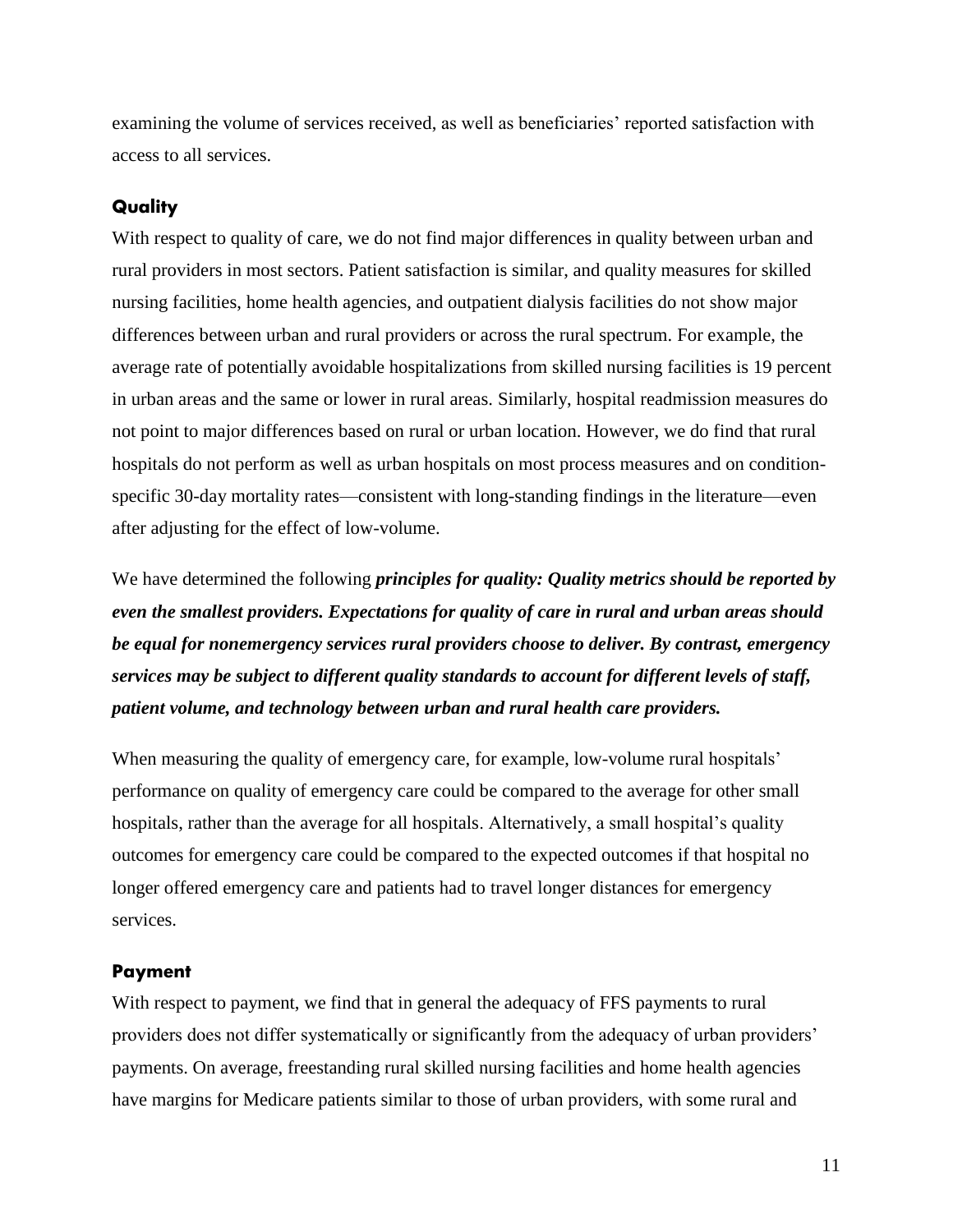urban agencies having relatively high margins. When we examined the adequacy of physician payments, we found similar service use rates, similar ability to obtain appointments with existing and new physicians, and similar satisfaction with access. These indirect indicators suggest that payments to rural physicians are at least as adequate as those made to urban physicians. In addition, physician incomes per hour are comparable in rural and urban areas. However, the Commission has raised concerns about the adequacy of payments to primary care physicians relative to payments to subspecialists—concerns that apply to physicians in both rural and urban areas. A greater share of physicians in rural areas are primary care physicians.

Medicare payments are as adequate for rural hospitals as for urban hospitals, in part due to implementation of certain increases in rural hospital payments that followed from previous Commission recommendations. As a result, the number of rural hospital closures has declined dramatically in recent years. However, when we look at the current array of rural payment adjusters through our analytic framework, we find some problems. For example, the critical access hospital program has grown to more than 1,300 hospitals, and 16 percent of them are less than 15 miles from the nearest hospital. The low-volume adjustment (originally designed to take into account a hospital's total volume because that is what determines economies of scale) is now based only on the number of Medicare admissions, and thus perversely favors hospitals with larger non-Medicare shares. Looking at these and other examples, the Commission has determined the following *principles for special payments:*

- *Payments should be targeted toward low-volume isolated providers—that is, providers that have low patient volume and are at a distance from other providers.*
- *The magnitude of special rural payment adjustments should be empirically justified. That is, the payments should increase to the extent that factors beyond the providers' control increase their costs.*
- *Rural payment adjustments should be designed in ways that encourage cost control on the part of providers.*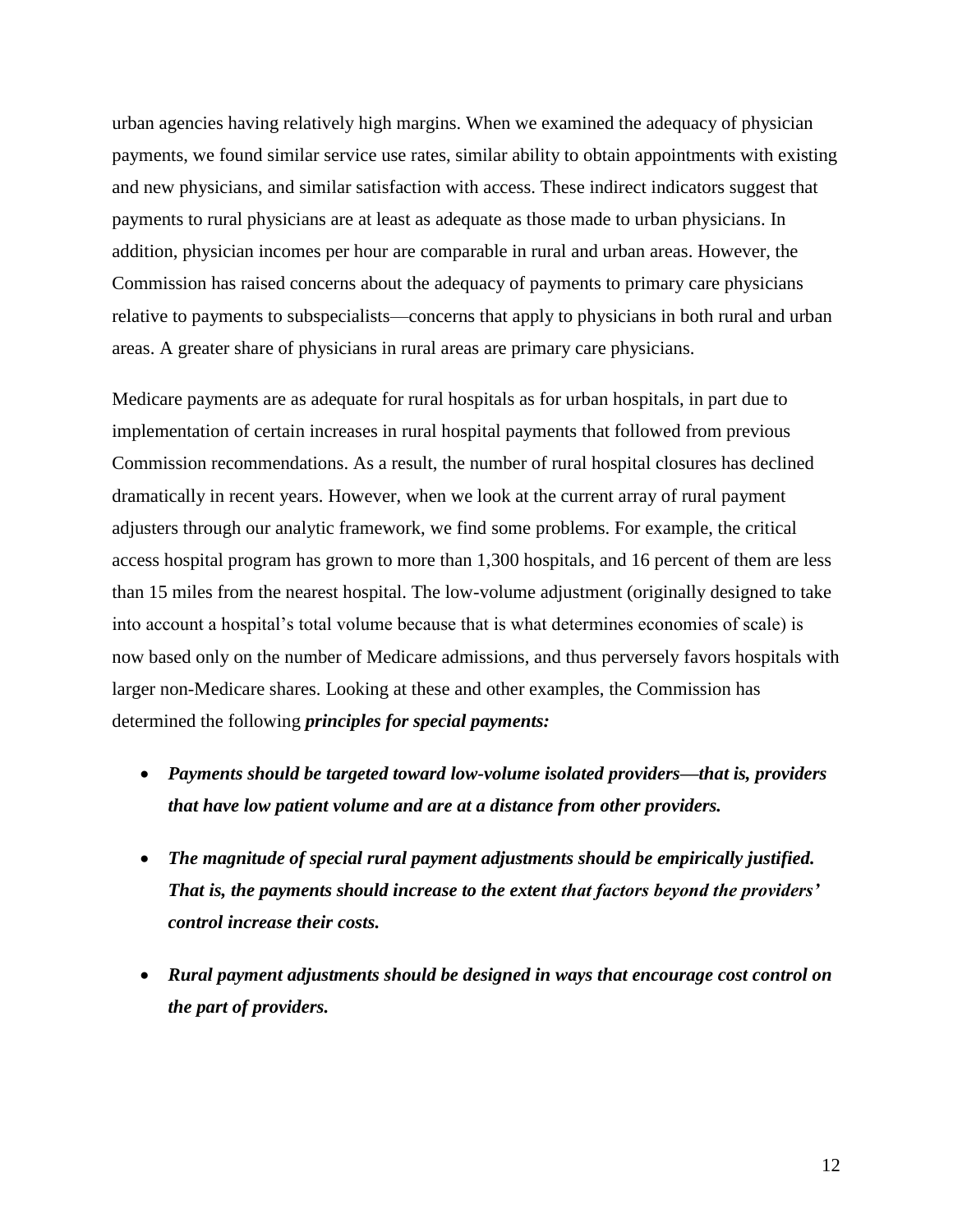## **Care coordination programs for dual-eligible beneficiaries**

Dual-eligible beneficiaries are eligible for both Medicare and Medicaid benefits and, given the medical complexity of some sub-populations, could particularly benefit from improved care coordination. In 2010, there were approximately 9.9 million dual-eligible beneficiaries accounting for about 18 percent of Medicare FFS enrollment and 31 percent of Medicare FFS spending. They also account for about 15 percent of Medicaid enrollment and 40 percent of Medicaid spending. These individuals are often high cost; require a mix of medical, long-term care, behavioral health, and social services; and have more limited financial resources than the general Medicare population. Programs that help dual-eligible beneficiaries access and coordinate services could improve their quality of care and may have the potential to reduce Medicare and Medicaid spending.

We reviewed the two main integrated care programs for dual-eligible beneficiaries—PACE and dual-eligible special needs plans (D–SNPs)—and examined the structure of their care coordination models, quality outcomes, and Medicare payments. We also examined a set of demonstration programs in development by the states and CMS.

PACE is a provider-based integrated care program structured around day care centers, which serve about 21,000 beneficiaries this year. PACE makes it possible for frail beneficiaries to remain in the community, and there is evidence that the program improves the quality of care relative to FFS. We also found that: PACE sites operate on a small scale, enrollment in the PACE program is generally slow, PACE providers reported that they were able to reach positive margins after a few years of operation, and Medicare spending on PACE exceeds FFS spending for similar beneficiaries. PACE payments are based on the MA payment rates in force before enactment of the Patient Protection and Affordable Care Act of 2010; those rates are significantly higher than current law MA benchmarks, which govern payment for D–SNPs.

To make the PACE program accessible to more beneficiaries and to pay more accurately, the Commission recommends that the Congress should direct the Secretary to improve the MA riskadjustment system. Using the revised risk-adjustment system, the Congress should direct the Secretary to pay PACE providers based on the current MA payment system for setting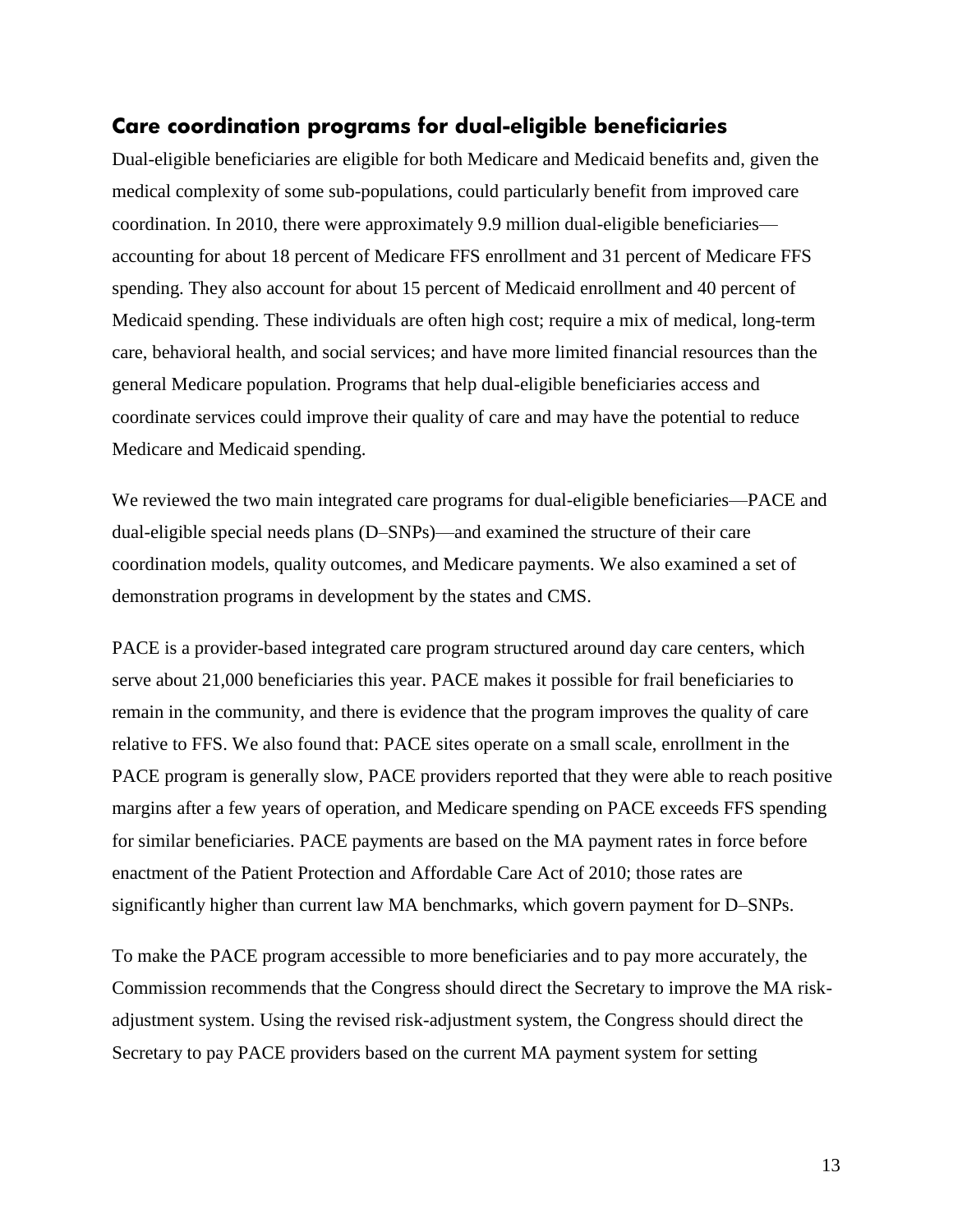benchmarks and quality bonuses. These changes should occur no later than 2015. After these changes are made:

- the Congress should change the age eligibility criteria for PACE to allow nursing home– certifiable Medicare beneficiaries under the age of 55 to enroll, and
- the Secretary should provide prorated Medicare capitation payments to PACE providers for partial-month enrollees and establish an outlier protection policy for new PACE sites to use during the first three years of their programs.

In addition, the Congress should direct the Secretary to publish select quality measures on PACE providers and develop appropriate quality measures to enable PACE providers to participate in the MA quality bonus program by 2015.

In contrast to the provider-based PACE program, D–SNPs are managed care plans that focus their enrollment on dual-eligible beneficiaries. D–SNPs enrolled about 1.16 million beneficiaries for plan year 2012. Some have state contracts to cover all of a state's Medicaid benefits, including long-term care, and some do not. We were not able to conclude whether D–SNPs provide better quality of care than FFS or other MA plans because of a lack of available quality data. Using the measures that are available for D–SNPs, we found that their quality of care is generally mixed. We found that plan bids for Medicare Part A and Part B services and Medicare spending on D–SNPs both exceed FFS spending, which raises the question of whether these plans can provide Part A and Part B services at a cost that is equal to or below FFS.

CMS is in the process of working with states to promote the development of integrated care demonstration programs. CMS has offered states the opportunity to test a capitated model or a managed FFS model. As the demonstrations are developed, a number of issues must be addressed:

 Is the scale of the demonstration in some states too large? Will the size of the demonstrations leave adequate comparison groups, and is there an orderly process for disenrollment if the demonstration fails?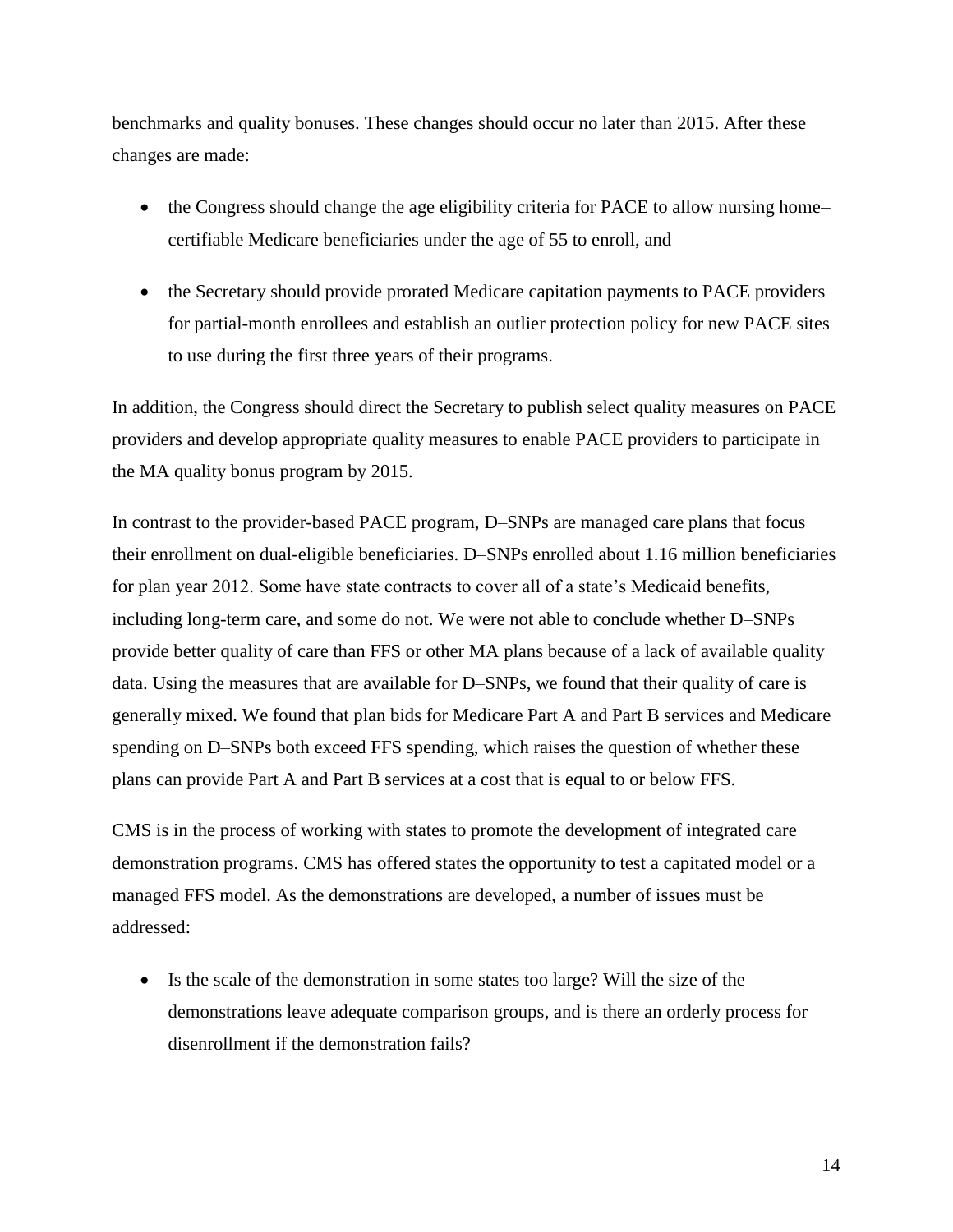- Are there plans with the requisite experience and capacity to handle the large scale of the demonstration?
- How will beneficiaries be matched to care delivery organizations that are appropriate to meet their needs under passive enrollment models, and can an opt-out enrollment policy be structured to accommodate beneficiaries with cognitive and other limitations?

The Commission's greatest concern is that all dual-eligible beneficiaries in a state will be enrolled in the demonstration—in effect, a program change rather than a demonstration. The Commission will continue to consider this and other concerns as we move forward.

## **Issues for risk adjustment in Medicare Advantage**

Health plans that participate in the MA program receive monthly capitated payments for each Medicare enrollee. Each capitated payment is the product of: a base rate, which reflects the payment if an MA enrollee has the health status of the national average beneficiary, and a risk score, which indicates how costly the enrollee is expected to be relative to the national average beneficiary. If Medicare's risk-adjustment for MA systematically favors the selection of beneficiaries with less complex conditions over others, it could create incentives for plans to design their benefit packages and focus their marketing to preferentially attract those beneficiaries. Alternatively, if a plan's care delivery strategy focuses on patients who require the most complex care, such as those enrolled in D–SNPs, it could be disadvantaged. We examined the performance of the risk-adjustment system in the MA program and offer alternatives for improving its performance.

CMS uses the CMS–hierarchical condition category (CMS–HCC) model to risk-adjust each MA payment. This model uses enrollees' demographics and medical conditions collected into 70 HCCs to predict their costliness. It is a much better predictor of a beneficiary's costliness than the demographic-based model that preceded it. The demographic model explained only about 1 percent of the variation in costliness among individual beneficiaries, whereas the CMS–HCC model explains about 11 percent—about half of the variation predictable from past spending.

Nonetheless, systematic payment inaccuracies remain. For example, for all beneficiaries who have the same condition, the CMS–HCC model adjusts MA payments by the same proportion.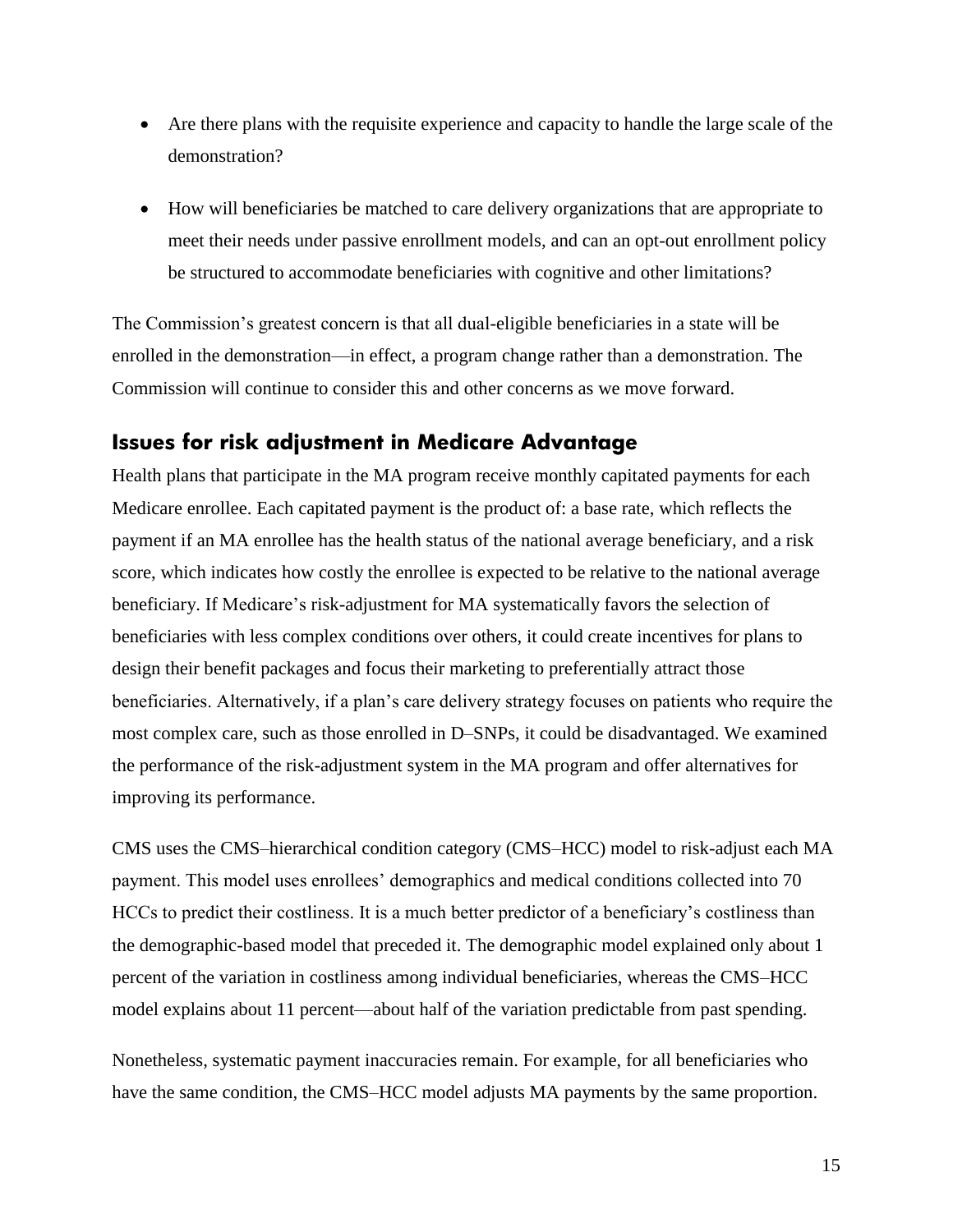But disease severity can vary across beneficiaries with a given condition, and those with greater severity tend to be more costly. Therefore, for a given condition it is possible that plans can be financially advantaged or disadvantaged based on the disease severity of their enrollees.

Not only can systematic payment inaccuracies in the CMS–HCC result in opportunities for favorable selection in the MA program, plans that focus on high-risk populations, such as SNPs and PACE, may be adversely affected. If high-risk populations—such as those who have many conditions—are systematically underpaid, then plans specializing in high-risk populations will be at a financial disadvantage.

We explored several policy options for reducing these errors. We found that:

- Including beneficiaries' race and measures of income does not improve payment accuracy.
- Including the number of medical conditions a beneficiary has in the model improves payment accuracy.
- Using two years of diagnoses to identify beneficiaries' conditions improves payment accuracy for high-risk beneficiaries (but to a lesser extent than adding the number of conditions) and also reduces year-to-year fluctuations in beneficiaries' risk scores which would result in more stable revenue streams for MA plans.
- Adding the number of conditions and two years of diagnosis data to the model results in more accurate payments and smaller year-to-year fluctuations in beneficiaries' risk scores.

# **Care coordination in fee-for-service Medicare**

The lack of care coordination in the health care delivery system can negatively impact patients. Negative outcomes include unnecessarily repeated medical histories and tests, inconsistent medical instructions, poor transitions between sites of care, and unnecessary use of higher intensity settings. Gaps exist in care coordination because of the fragmentation of service delivery, the lack of tools to easily communicate across settings and providers, and the lack of a financial incentive to coordinate care. These gaps are particularly important for Medicare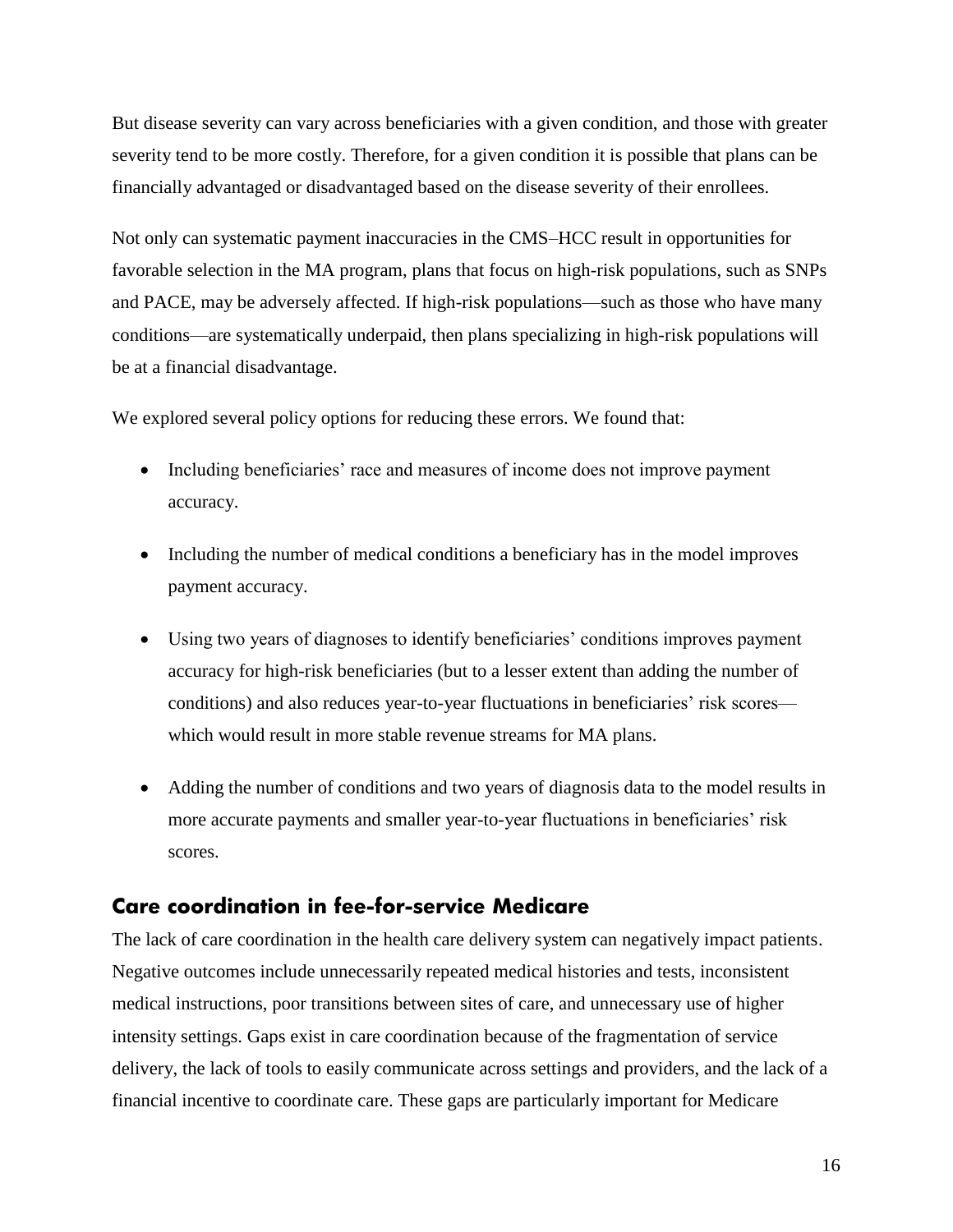beneficiaries because they are more likely to have multiple chronic conditions than younger patients and thus more involvement with the health care system.

Findings from recent Medicare demonstrations on care coordination and disease management models have not shown systematic improvements in beneficiary outcomes or reductions in Medicare spending. Despite those findings, many health care providers and researchers still see significant potential for care coordination programs to improve care. The most successful model in the Medicare demonstrations emphasized restructuring systems to support a care coordination intervention. This finding supports the conclusion that successful care coordination cannot be a "plug-in module" but must be an integral part of the system providing the care.

Ideally, as more integrated payment and delivery systems evolve, the incentives for greater care coordination inherent in such systems will develop as well, leading to greater care coordination. However, in the interim, additional methods for encouraging care coordination may need to be pursued, including those that make explicit payments for related services to primary care clinicians—the linchpin of more coordinated care and eventual system redesign.

Policy options to improve care coordination in the current FFS system could include creating a per beneficiary payment for care coordination, adding codes or modifying existing codes in the fee schedule that would allow practitioners to bill for selected care coordination activities, and using payment policy to reward or penalize outcomes resulting from coordinated or fragmented care.

#### **Medicare coverage of and payment for home infusion therapy**

The Congress requested the Commission to conduct a study on home infusion therapy. Home infusion involves the intravenous administration of drugs to an individual at home. Home infusion involves several components (drugs, supplies, equipment, and nursing). Medicare FFS covers some or all components of home infusion, depending on the circumstances, with total program spending of about \$1 billion in 2009. The Commission was asked to assess the benefits and costs associated with providing infusions in the home versus alternative settings, including whether savings could be achieved from broader Medicare coverage of home infusion. In addition, the Commission was asked to examine sources of data that could be used for setting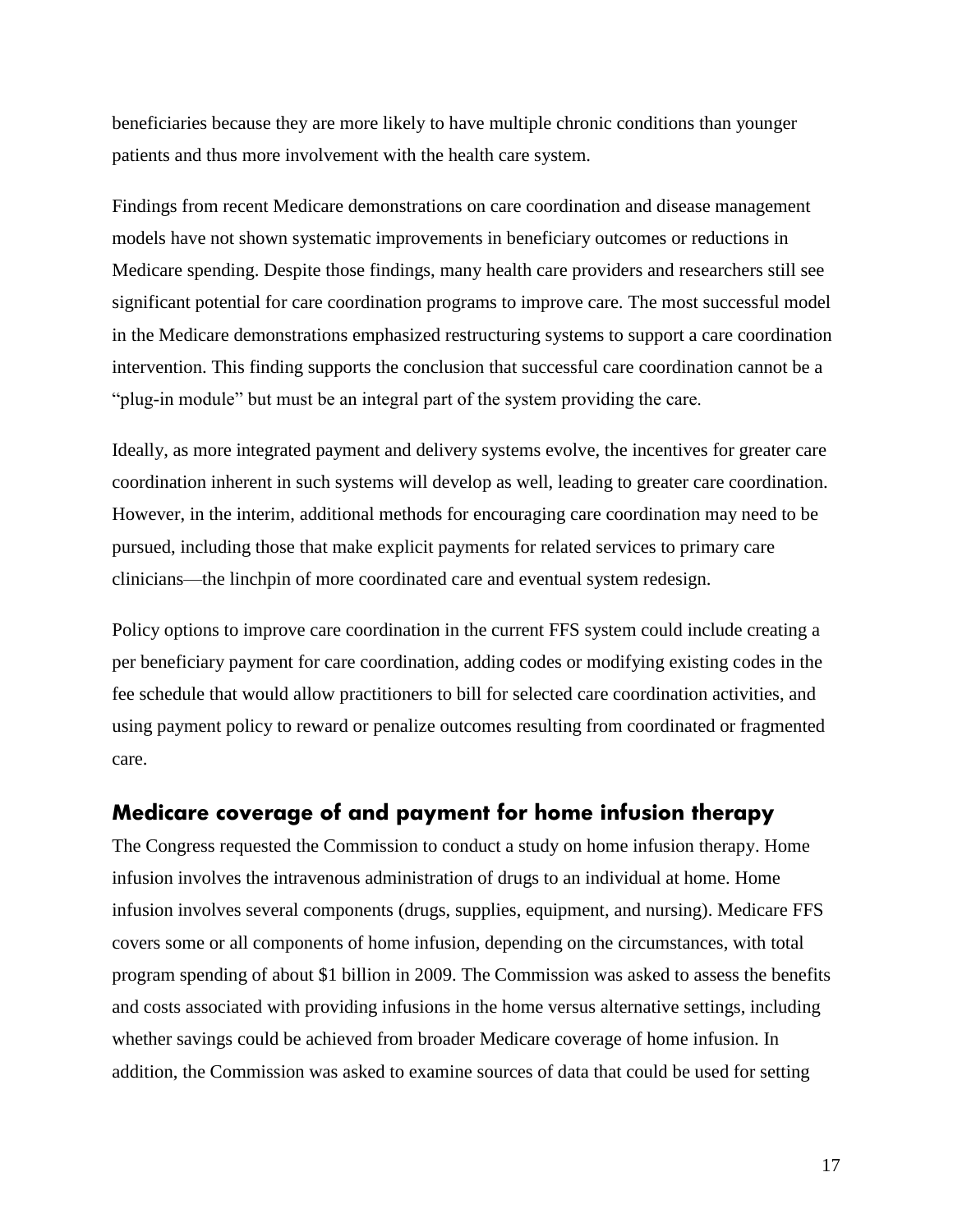home infusion payment rates, coverage and payment for home infusion by commercial insurers and MA plans, and potential abuse of a home infusion benefit.

We found that the most common payment method used by private health plans included a payment for drugs; a separate payment for nursing as needed; and a per diem amount covering supplies, equipment, pharmacy services, and additional services. Providers we interviewed described a wide range of payment levels for per diem services. All plans use utilization management techniques, particularly prior authorization, to ensure that home infusion is provided appropriately.

Whether home infusion yields Medicare savings or costs for an individual beneficiary depends on the setting where the beneficiary otherwise would have received infusions, how payments compare between infusion in the home and the alternative setting, how frequently the drug is infused, and how often home nurse visits are needed. Some opportunities likely exist to achieve savings for beneficiaries who would otherwise be admitted to skilled nursing facilities for the sole purpose of receiving infusions; savings from moving infusions from other sectors to the home may also be possible under certain circumstances. Home infusion would likely cost the program more if a beneficiary moved from receiving infusions in an outpatient department and required a nurse at the home for all infusions.

For expanded home infusion coverage to realize overall savings for Medicare, any savings from shifting infusion to the home would need to exceed the additional costs to Medicare of home infusion services and supplies, or those that would otherwise have been paid by other insurers or beneficiaries. The cost implications of broader home infusion coverage vary by drug. Thus, a targeted expansion of home infusion coverage focusing on a subset of drugs would have a greater likelihood of savings than a broad expansion. However, we cannot draw conclusions about net savings or costs with the data currently available.

Collecting the data needed for constructing a home infusion payment system would be difficult. Current data on the cost associated with providing home infusion services are very limited; options for additional data might include Medicare payment rates for similar services—such as the rate for a home health visit—or information gleaned from competitive bidding. Alternatively,